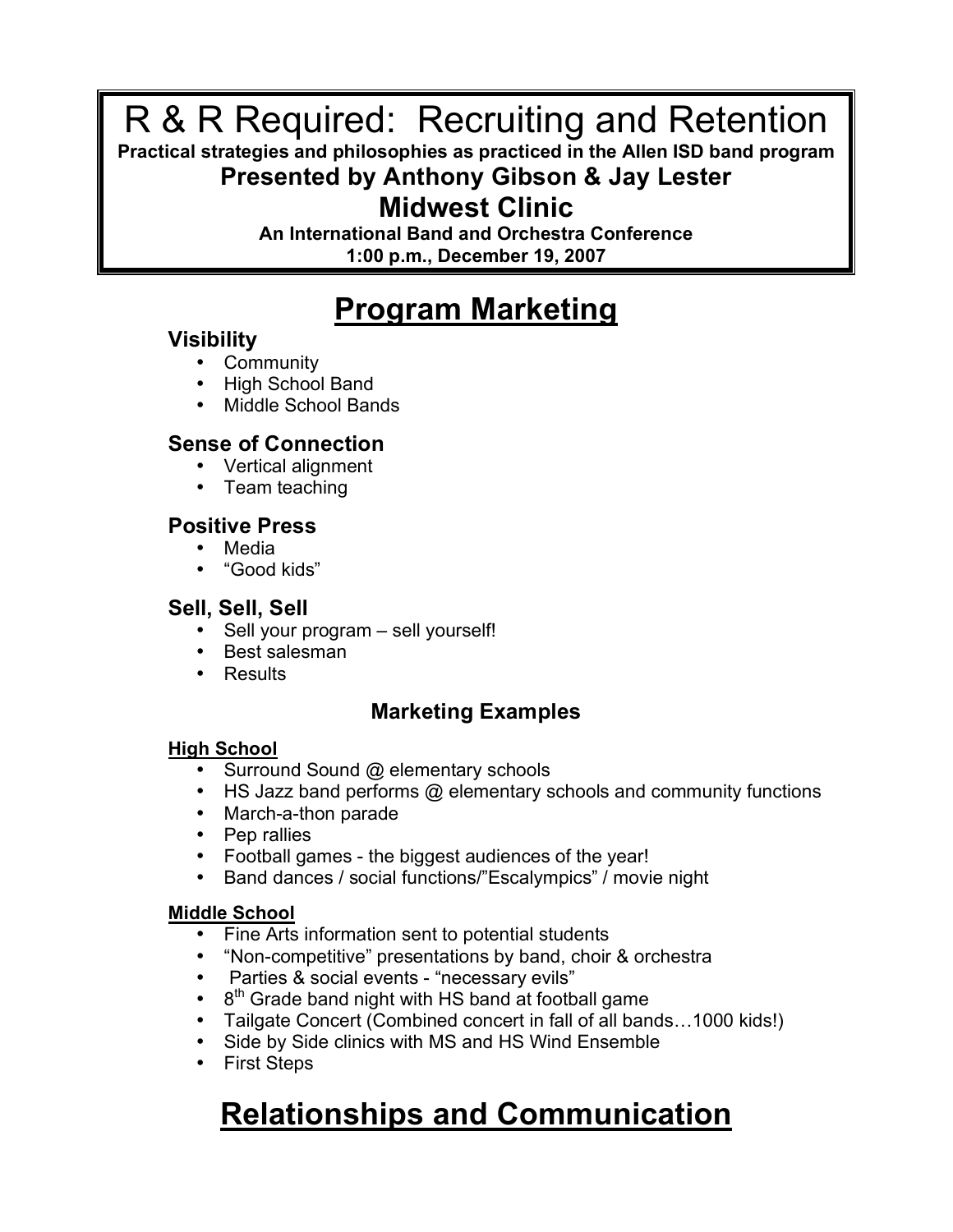#### **Band Directors**

- United front
- Share teaching strategies and class progress
- Vertical teaching
	- MS directors assist HS directors HS directors assist MS directors
	- Team effort across entire teaching staff

#### **Administration**

- Communicate & support
- Learning environment
- Pride
- BE LOW MAINTENANCE!!!!!!
- Handbook

#### **Parents**

- Communicate (PCP)
- Website
- Expectations
- Be proactive with conflicts
- Involvement

#### **Coaches/Teachers**

- Share kids
- Communicate
- Respect time
- Band is just "one part" of their life

#### **Students**

- Communicate expectations
- Pride
- "Teach to the top!"
- Student leaders
- Firm, Fair, and Friendly
- Responsibility to community & program
- Grades & peer tutoring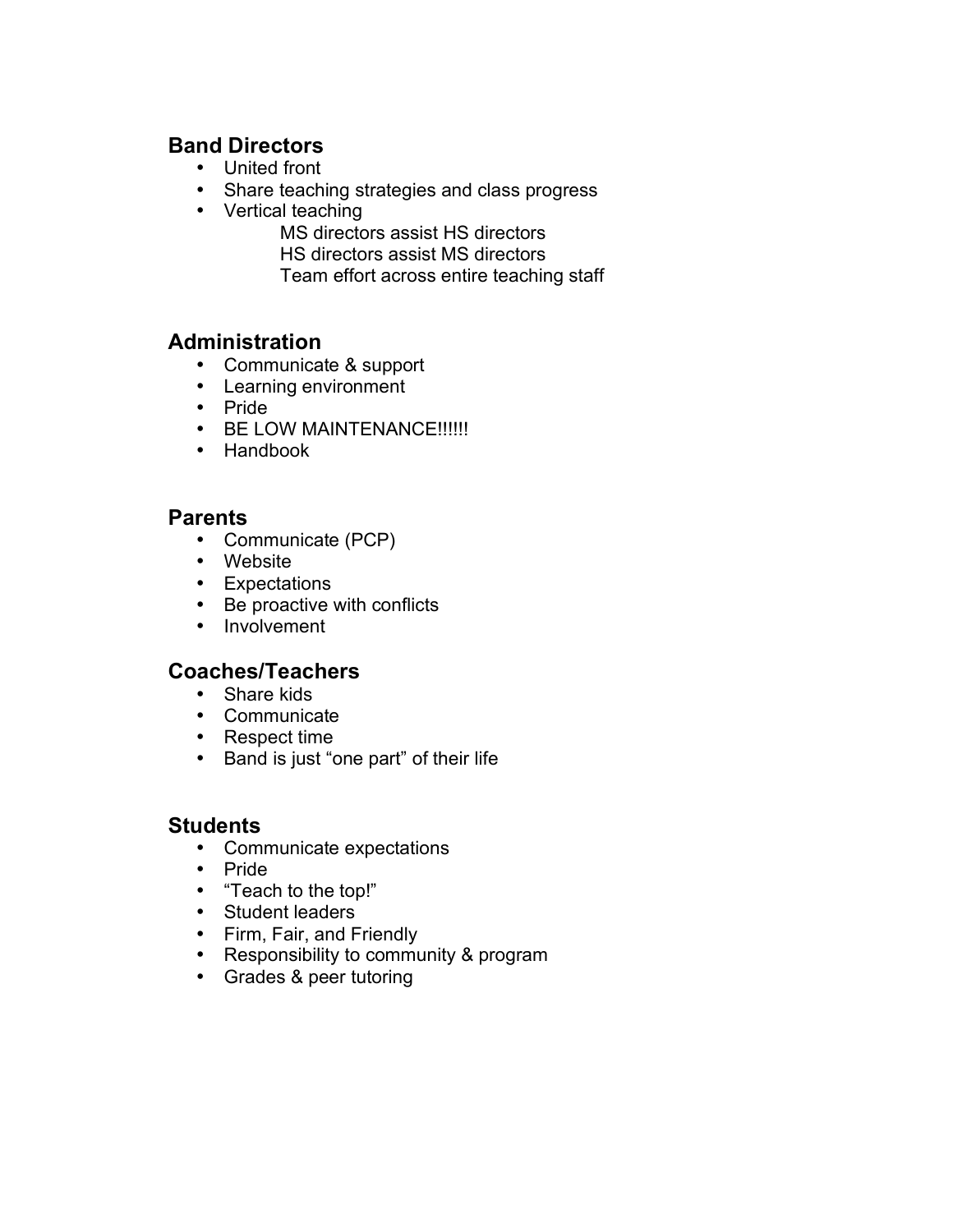### **Scheduling and Accessibility**

#### **Eliminate the need to choose**

- Participation & inclusion
- "Make it work" (not always easy, but it can be done)

#### **Compromise**

- Willingness
- Athletics
- Case by case

#### **Talk to every student**

- No assumptions
- Everyone wants to be wanted

#### **Master Schedule**

- General Scheduling
	- o Minimize scheduling conflicts
	- o HS Marching Band "One big happy family!"
	- o Full orchestra, Jazz Ensemble, Drum Line
- Team Teaching/Private Lessons
- Counselors/Registrars
- The Texas "4X4" academic requirement

#### **Learn from "Droppers"**

- "Breaking up is hard to do"
- Avoid ugly break-ups (coffee shop talk)
- Feedback

### **Practical Philosophies**

#### **Define success**

- What is winning?
- Align your goals

#### **Retention happens daily**

- Never give up, never surrender
- Seek positive solutions & avoid ultimatums
- Respect is not an option
- "Teach to the top" & "Meet kids where they are"

#### **Teach the "whole" student**

- Life Skills
- Music is the medium

#### **Balance**

- Quality of life
- Participation
- The journey
- "If you love what you do you will never work a day in your life!" Superintendent Dr. Jenny Preston recites at every graduation ceremony!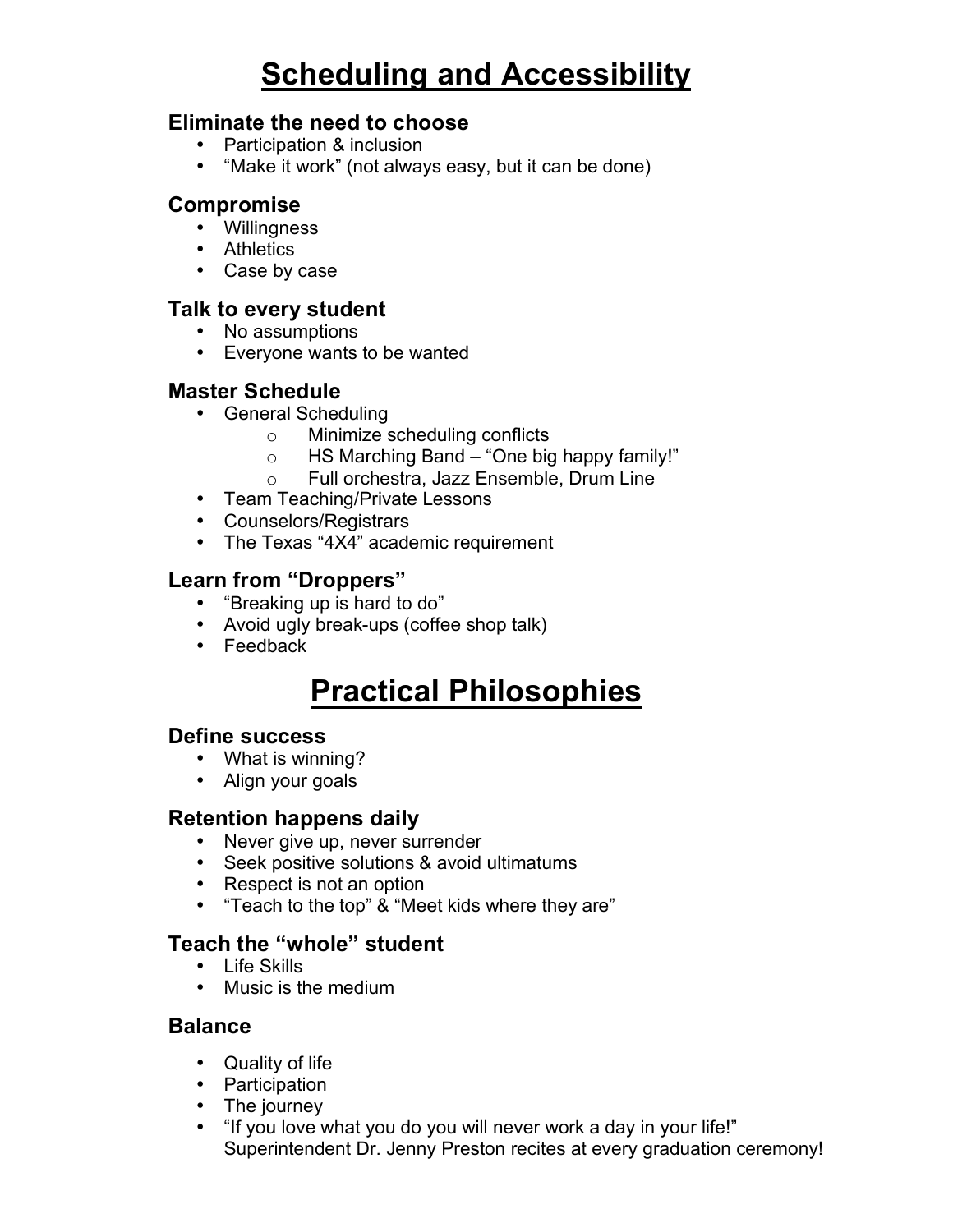## **Frequently Asked Questions**

| How many students are in the band?                                                                                         |                                                                                        | $500+$                    |
|----------------------------------------------------------------------------------------------------------------------------|----------------------------------------------------------------------------------------|---------------------------|
| How many directors are on staff at the High School?                                                                        | Middle school?                                                                         | $7\frac{1}{2}$<br>7       |
| How many school buses does it take to transport the band?                                                                  |                                                                                        | 18                        |
| What is the student to teacher ratio at the high school?                                                                   |                                                                                        | 70 to 1                   |
|                                                                                                                            | What type of school day schedule does the High School use?                             | <b>Modified A/B Block</b> |
| Do you have a band booster club?                                                                                           |                                                                                        | <b>Yes</b>                |
|                                                                                                                            | Do you know the names of all of the students in the band?<br>(depends on the director) | Yes & No                  |
| What is the structure of the schools in Allen ISD?<br><b>Middle School</b><br><b>Freshman Center</b><br><b>High School</b> | Elementary School K-6 (band begins in $6th$ Grade)<br>$7 - 8$<br>9<br>$10 - 12$        |                           |
| Do freshmen participate in the marching band?                                                                              |                                                                                        | Yes                       |

How do you take attendance with so many students?

**We enlist the help of section leaders and specific directors.**



- o Trip Contracts
- o Band Handbook
- o Health Form
- o Liability Release Form
- o Charmsmusic.com
- o Private Lesson Teacher Information
- o Calendars
- o Links to Middle School Band websites
- o Links to other Allen music programs
- o Booster Club Information
- o Director Information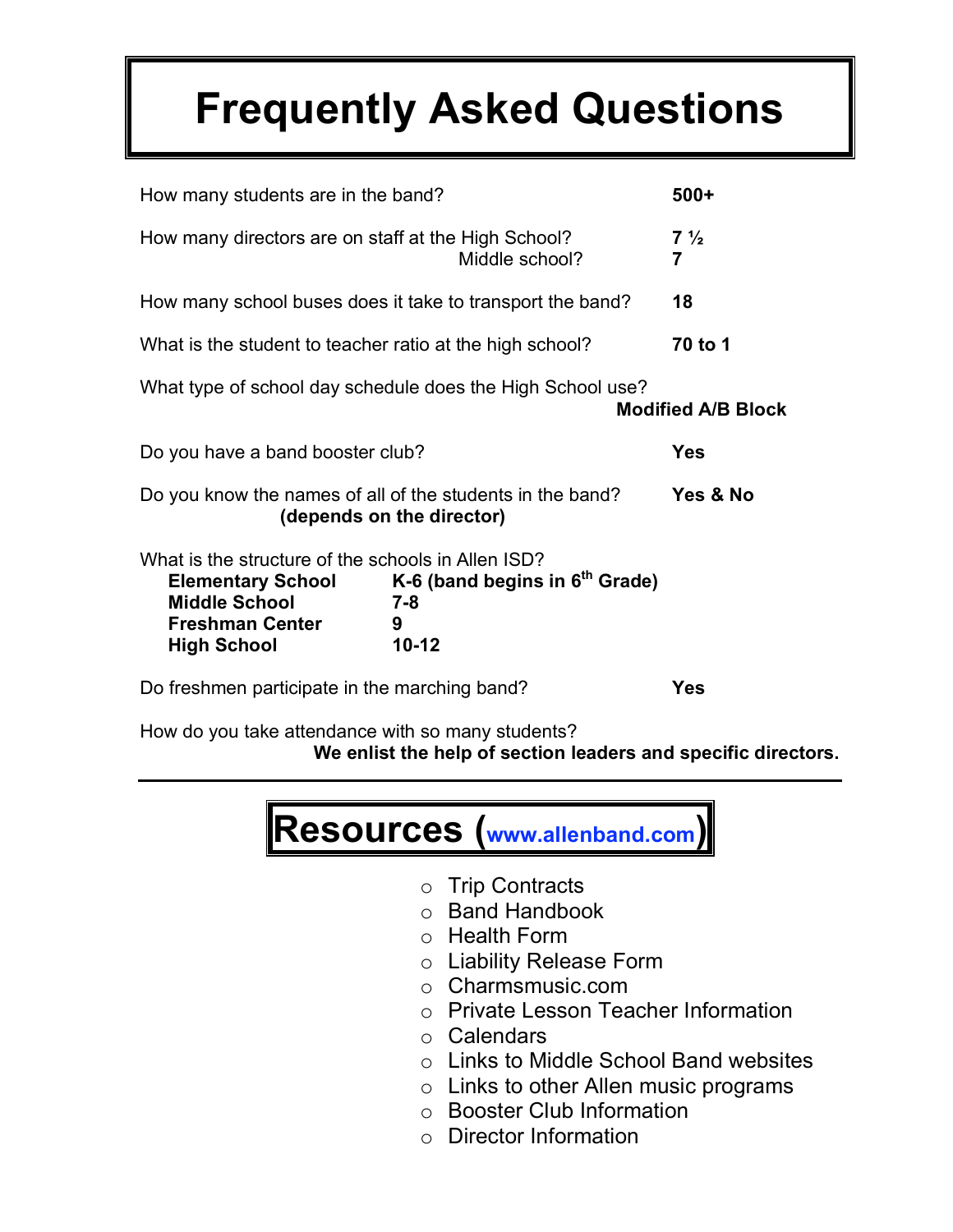### Allen Eagle Band Academic Motivation Report

Date: \_\_\_\_\_\_\_\_\_\_\_\_\_ Motivating Teacher: Mr. Anthony Gibson

(subject teacher) (student with academic deficiency)

To:\_\_\_\_\_\_\_\_\_\_\_\_\_\_\_\_\_\_\_\_\_\_\_\_\_ From: \_\_\_\_\_\_\_\_\_\_\_\_\_\_\_\_\_\_\_\_\_\_\_\_\_\_\_

I have received notice of deficiency in your **with the set of the class** this reporting period. Below is my explanation for not doing acceptable work in your class.

Would you please read my reasons that I have listed below and respond with your candid assessment of my lack of progress thus far and suggestions for improvement? *Please return to Mr. Gibson's box as soon as possible.*

| My reasons for deficiency are: |
|--------------------------------|
| Not going to class             |
| Not turning in work            |
| Not completing work            |
| Not doing make-up work         |
| Not taking notes               |
| Not understanding work         |
| Not asking questions           |
| Not studying outside of class  |
| Not behaving properly          |

| Student Comments: |  |  |
|-------------------|--|--|
|                   |  |  |
|                   |  |  |
|                   |  |  |
|                   |  |  |
|                   |  |  |

Teacher Response: I agree/disagree with the reasons identified by the student.

|       | Additional teacher comments or suggestions: |  |
|-------|---------------------------------------------|--|
|       |                                             |  |
|       |                                             |  |
|       |                                             |  |
|       |                                             |  |
|       |                                             |  |
|       |                                             |  |
|       |                                             |  |
|       |                                             |  |
| Date: | Teacher Signature:                          |  |

\*\*\*The student and/or their parents **will** be counseled as to your response. Thanks!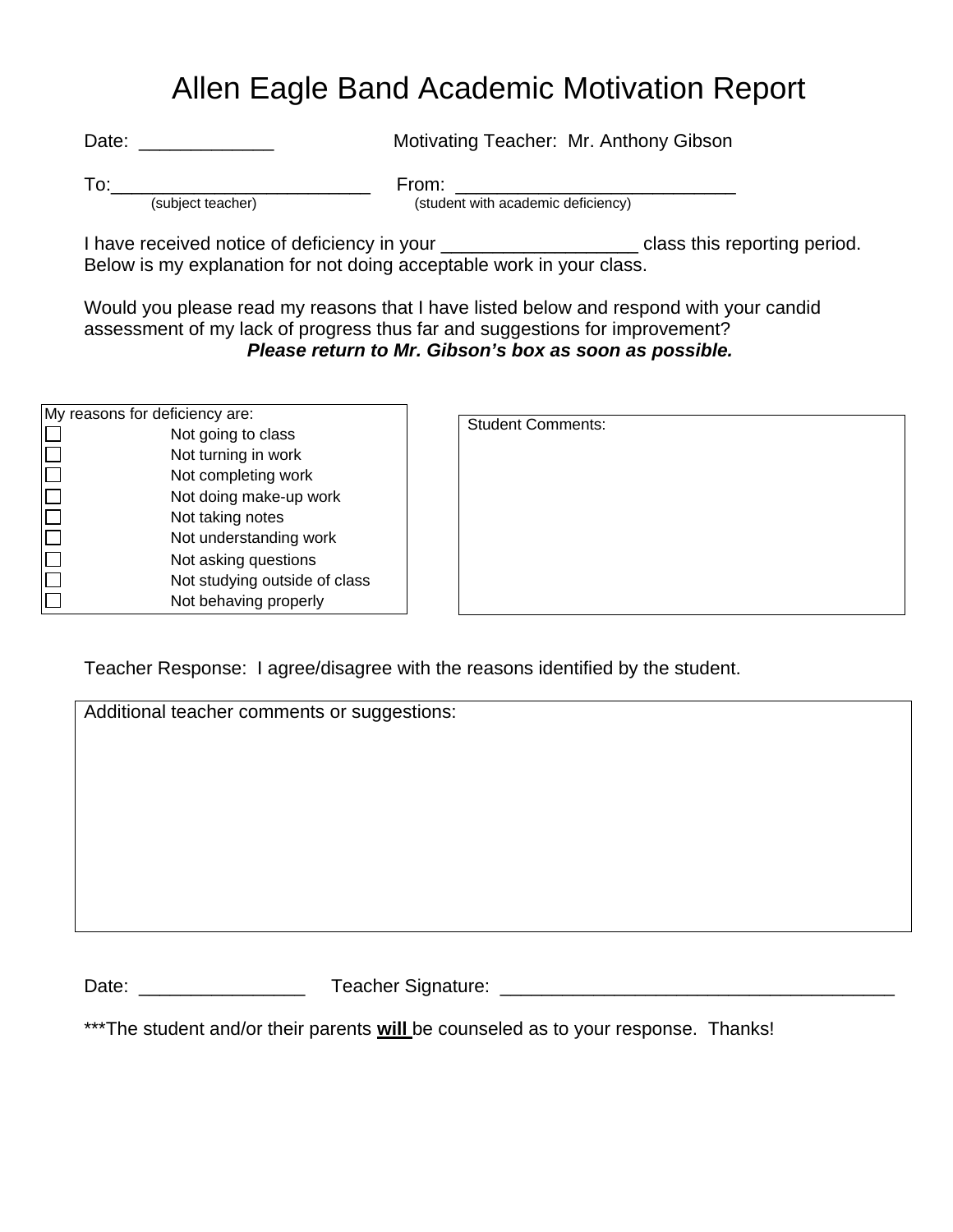**Academics and music go hand-in-hand** Academics and music go hand-in-hand

Bands, Orchestras, and Choirs was 1221. Bands, Orchestras, and Choirs was 1221. SAT score for members of the All-State SAT score for members of the All-State Texas in 2005 was 995. The average Texas in 2005 was 995. The average The average SAT score in the State of The average SAT score in the State of

participated in music instruction, their SAT participated in music instruction, their SAT "SAT scores of students who took part in "SAT scores of students who took part in music instruction surpassed students with music instruction surpassed students with revealed that for every year a student revealed that for every year a student no music training. Additionally, data no music training. Additionally, data scores improved." scores improved."

National Report for 2001, the College National Report for 2001, the College - Profile of College Bound Seniors, - Profile of College Bound Seniors , Board.

cite participation in music as an important cite participation in music as an important College admissions officers continue to College admissions officers continue to factor in making admissions decisions. factor in making admissions decisions. They claim that music participation They claim that music participation creativity, expression, and opendemonstrates time management, demonstrates time management, creativity, expression, and openmindedness. mindedness.

Students' Grades," The Associated Press, Students' Grades," The Associated Press, -Carl Hartman, "Arts May Improve -Carl Hartman, "Arts May Improve October, 1999. October, 1999.

 - Rockefeller Foundation Rockefeller Foundation Biochemistry, the subject area closest to Biochemistry, the subject area closest to A recent study states that music majors A recent study states that music majors have the highest rate of admittance to have the highest rate of admittance to medical school, a whopping 66.7%. medical school, a whopping 66.7%. medicine, has a rate of 59.2 % medicine, has a rate of 59.2 %



Need more information? Need more information? **Contact a Band Director:** Contact a Band Director:

Anthony\_Gibson@allenisd.org Anthony\_Gibson@allenisd.org 972-727-0400 ext. 7744 972-727-0400 ext. 7744 Allen High School Allen High School **Anthony Gibson** Anthony Gibson

Charles\_Pennington@allenisd.org Charles\_Pennington@allenisd.org 972-727-0400 ext. 7744 972-727-0400 ext. 7744 **Charles Pennington** Charles Pennington Allen High School Allen High School

Lowery Freshman Center Jay\_Lester@allenisd.org Lowery Freshman Center 972-396-6975 ext. 1901 Jay\_Lester@allenisd.org 972-396-6975 ext. 1901 Jay Lester

www.allenband.com www.allenband.com

to our community through competitions and performances. We are extremely proud of performances. We are extremely proud of to our community through competitions and participation in band, choir, orchestra and programs have brought national attention education through self discipline and teameducation through self discipline and teamwork. The performing arts experiences of programs have brought national attention participation in band, choir, orchestra and work. The performing arts experiences of these programs. Beyond the recognition, the arts that they will carry with them for these programs. Beyond the recognition, these students and the faculty who direct the arts that they will carry with them for these students and the faculty who direct our students also foster an enjoyment of our students also foster an enjoyment of The Allen High School performing arts -Dr. Ken Helvey The Allen High School performing arts theater helps provide a well-rounded theater helps provide a well-rounded life.

Allen ISD Performing Arts 300 Rivercrest Blvd. Allen, TX 75002 Allen ISD Performing Arts 972.727.0400 ext.7744 phone 972.727.0443 fax Allen, TX 75002 972.727.0443 fax 972.727.0400 ext.7744 phone 300 Rivercrest Blvd

 -Dr. Ken Helvey Superintendent

Superintendent

Allen Independent School District Allen Independent School District

# **Band**

Scheduling

To meet AISD requirements for the Recommended Graduation the Recommended Graduation To meet AISD requirements for

Plan

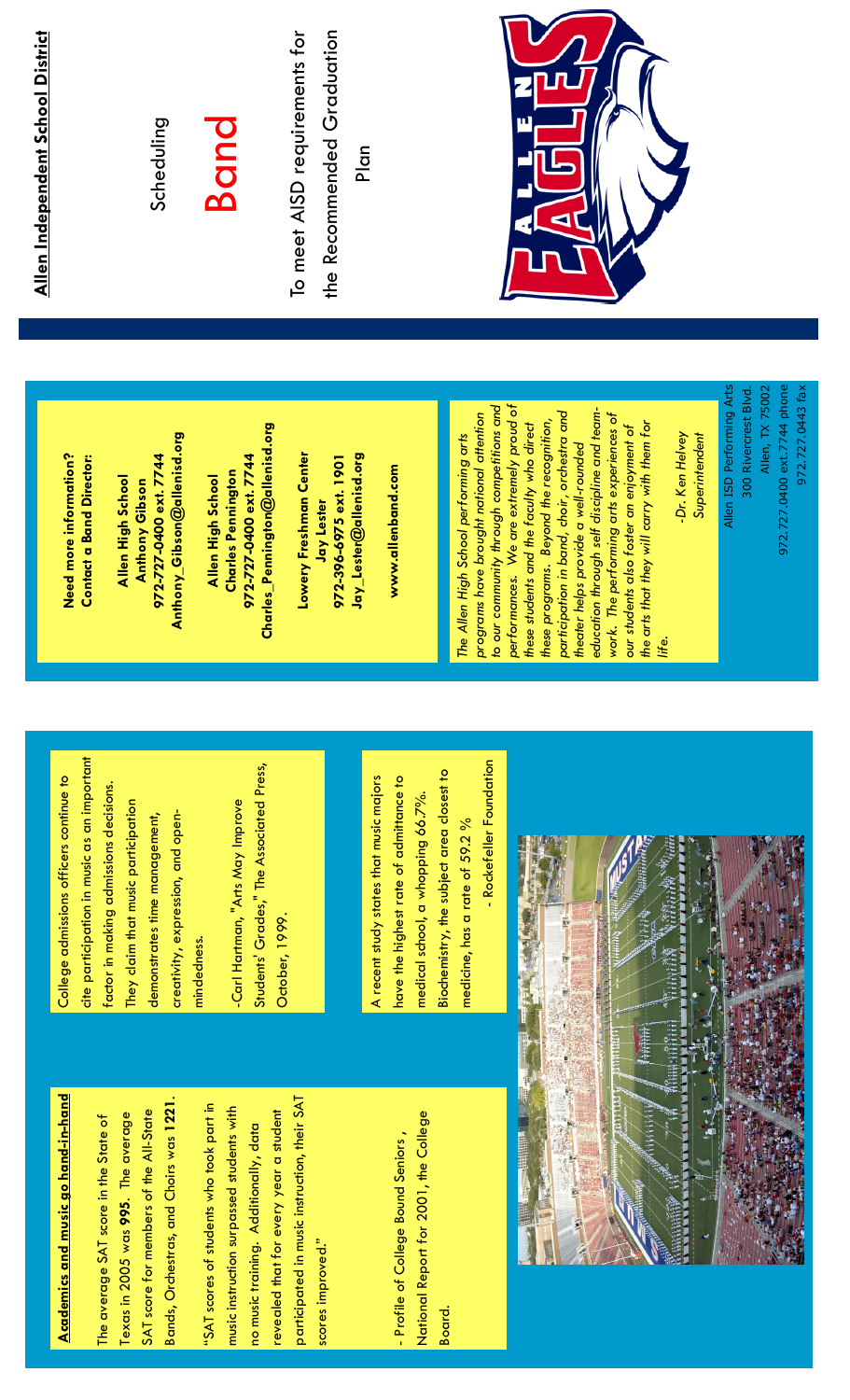# To select Band<br>Follow this Academic Plan Follow this Academic Plan

To select Band and Athletics

To select Band and Athletics

| 9th                                         | grade             |
|---------------------------------------------|-------------------|
| 등                                           | Spring            |
| English                                     | English           |
| Math                                        | Math              |
| Science                                     | Science           |
| Social Studies                              | Social Studies    |
| Required Course*                            | Required Course*  |
| Required Course*                            | Required Course*  |
| <b>Band</b>                                 | <b>Band</b>       |
| 10th                                        | grade             |
| Fall                                        | <b>Spring</b>     |
| English                                     | English           |
| Math                                        | Math              |
| Science                                     | Science           |
| Social Studies                              | Social Studies    |
| Required Course*                            | Required Course*  |
| Required Course*                            | Required Course*  |
| <b>Band</b>                                 | <b>Band</b>       |
| 11th                                        | grade             |
|                                             | Spring            |
| English                                     | English           |
| Math                                        | Math              |
| Science                                     | Science           |
| Studies<br>Social                           | Studies<br>Social |
| Elective                                    | Elective          |
| Elective                                    | Elective          |
| <b>Band</b>                                 | <b>Band</b>       |
| 2 <sup>th</sup><br>$\overline{\phantom{0}}$ | grade             |
| 高                                           | Spring            |
| English                                     | English           |
| Math                                        | Math              |
| Science                                     | Science           |
| Social Studies                              | Social Studies    |
| Elective                                    | Elective          |
| Elective                                    | Elective          |
| <b>Band</b>                                 | <b>Band</b>       |

| or Band and Theatre<br>Follow this Academic Plan | grade | Spring | English | Math | Science | Social Studies | Required Course* | Theatre or Athletics | <b>Band</b> | grade       | <b>Spring</b> | English | Math | Science | Social Studies | Required Course* | Theatre or Athletics | <b>Band</b> | grade | Spring  | English | Math | Science | Social Studies | Required Course*             | Theatre or Athletics | <b>Band</b> | grade | Spring | English | Math | <b>Science</b> | Social Studies | Required Course*             |  |
|--------------------------------------------------|-------|--------|---------|------|---------|----------------|------------------|----------------------|-------------|-------------|---------------|---------|------|---------|----------------|------------------|----------------------|-------------|-------|---------|---------|------|---------|----------------|------------------------------|----------------------|-------------|-------|--------|---------|------|----------------|----------------|------------------------------|--|
|                                                  | 9th   | Fall   | English | Math | Science | Social Studies | Required Course* | Theatre or Athletics | <b>Band</b> | <b>10th</b> |               | English | Math | Science | Social Studies | Required Course* | Theatre or Athletics | <b>Band</b> | 11th  | $Fa$ ll | English | Math | Science | Social Studies | Required Course <sup>*</sup> | Theatre or Athletics | <b>Band</b> | 12th  |        | English | Math | Science        | Social Studies | Required Course <sup>*</sup> |  |

# To select Band and Orchestra To select Band and Orchestra

or Band and Choir or Band and Choir

| Follow this Academic Plan  |                            |
|----------------------------|----------------------------|
| 9fb                        | grade                      |
| Fall                       | Spring                     |
| English                    | English                    |
| Math                       | Math                       |
| Science                    | Science                    |
| Social Studies             | Social Studies             |
| Required Course*           | Required Course*           |
| Choir or Orchestra         | Choir or Orchestra         |
| <b>Band</b>                | <b>Band</b>                |
| 10th                       | grade                      |
| $\overline{F}$ all         | Spring                     |
| English                    | English                    |
| Math                       | Math                       |
| Science                    | Science                    |
| Social Studies             | Social Studies             |
| Required Course*           | Required Course*           |
| Choir or Orchestra         | Choir or Orchestra         |
| <b>Band</b>                | <b>Band</b>                |
| 11th                       | grade                      |
| Fall                       | Spring                     |
| English                    | English                    |
| Math                       | Math                       |
| Science                    | Science                    |
| Social Studies             | Social Studies             |
| Required Course*           | Required Course*           |
| Choir or Orchestra         | Choir or Orchestra         |
| <b>Band</b>                | <b>Band</b>                |
| 12 <sup>th</sup>           | grade                      |
| Fall                       | <b>Spring</b>              |
| English                    | English                    |
| Math                       | Math                       |
| Science                    | Science                    |
| Social Studies             | Social Studies             |
| Course*<br><u>Required</u> | Course*<br><u>Required</u> |
| or Orchestra<br>Choir      | or Orchestra<br>Choir      |
| <b>Band</b>                | <b>Band</b>                |

| Required Courses *                        | = 11 semesters |
|-------------------------------------------|----------------|
| Health                                    | 1 semester     |
| Speech                                    | semester       |
| Technology Applications                   | 2 semesters    |
| Language other than English               | 4 semesters    |
| Physical Education                        | 3 semesters    |
| 3 semesters of marching band or athletics |                |
| fulfill the PE requirement                |                |
|                                           |                |

# Alternative Scheduling (if needed) Alternative Scheduling *(if needed)*

HS credit completed in Middle School HS credit completed in Middle School Dual Credit through CCCC Dual Credit through CCCC Correspondence Courses Correspondence Courses Summer School Summer School

students will be able to include performing arts in their schedules. I hope you find the examples listed in this brochure helpful in completing your graduation, I am excited that Allen High School students will be able to include performing arts in their schedules. I hope you find the examples graduation, I am excited that Allen High School listed in this brochure helpful in completing your forward to your participation in our continued forward to your participation in our continued With the increased 26-credit requirement for With the increased 26-credit requirement for four-year plan. We take great pride in the four-year plan. We take great pride in the performing arts programs in Allen and look performing arts programs in Allen and look success!

Anthony Gibson - Director of Performing Arts Anthony Gibson - Director of Performing Arts

guarantee that all graduation requirements have graduation, most students can easily include four guarantee that all graduation requirements have graduation, most students can easily include four education. Students are encouraged to pursue education. Students are encouraged to pursue work diligently with each individual student to work diligently with each individual student to their interests. The high school counselors will their interests. The high school counselors will years of performing arts in their high school years of performing arts in their high school Despite the increased requirements for Despite the increased requirements for been met.

Pam Hill - Director of Guidance and Counseling Pam Hill - Director of Guidance and Counseling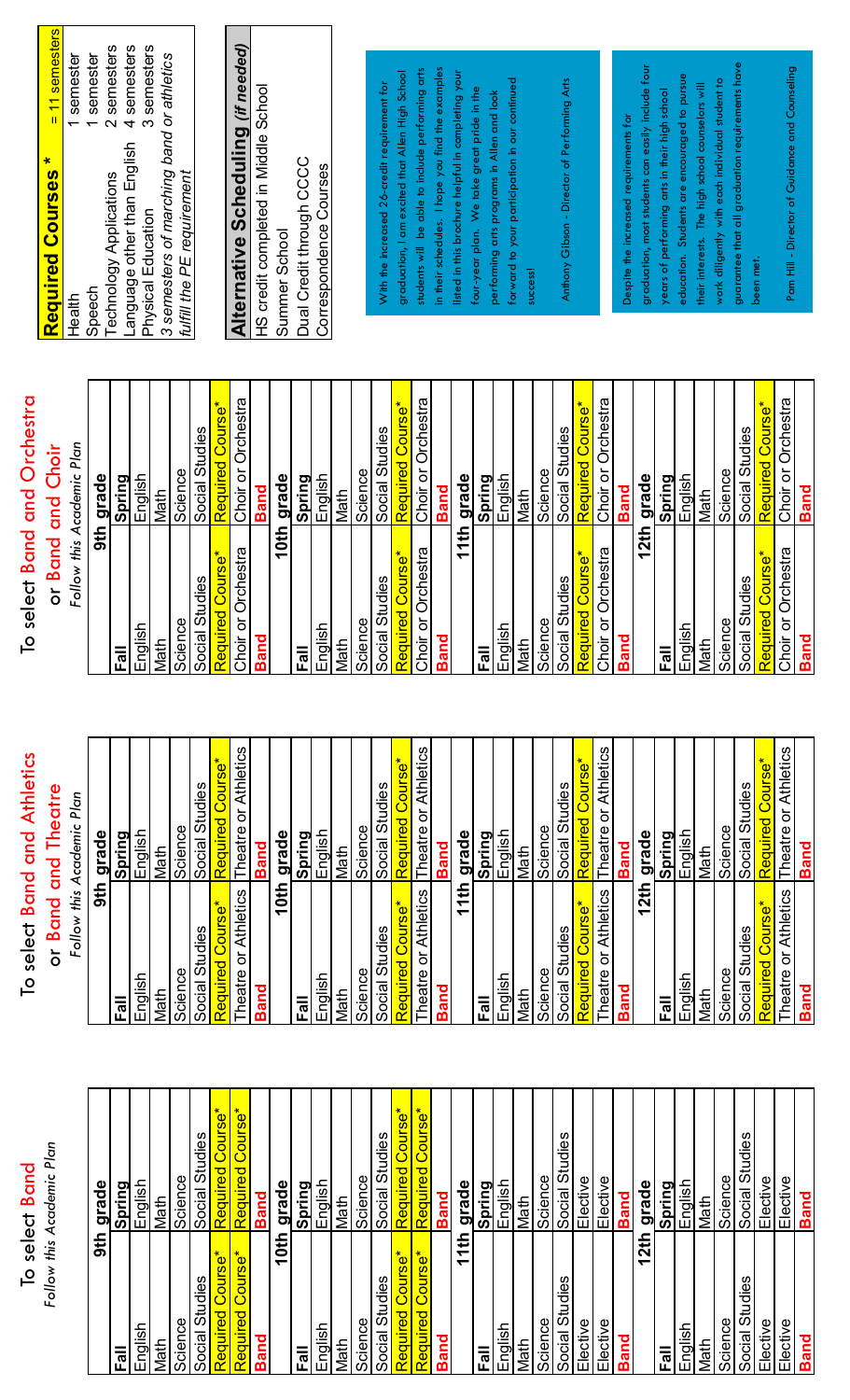# **Academics and music go hand-in-hand** Academics and music go hand-in-hand

Bands, Orchestras, and Choirs was 1221. Bands, Orchestras, and Choirs was 1221. SAT score for members of the All-State SAT score for members of the All-State Texas in 2005 was 995. The average Texas in 2005 was 995. The average The average SAT score in the State of The average SAT score in the State of

participated in music instruction, their SAT participated in music instruction, their SAT "SAT scores of students who took part in "SAT scores of students who took part in music instruction surpassed students with music instruction surpassed students with revealed that for every year a student revealed that for every year a student no music training. Additionally, data no music training. Additionally, data scores improved." scores improved."

National Report for 2001, the College National Report for 2001, the College - Profile of College Bound Seniors, - Profile of College Bound Seniors , Board.

cite participation in music as an important cite participation in music as an important College admissions officers continue to College admissions officers continue to factor in making admissions decisions. factor in making admissions decisions. They claim that music participation They claim that music participation demonstrates time management, demonstrates time management, creativity, expression, and opencreativity, expression, and openmindedness. mindedness.

Students' Grades," The Associated Press, Students' Grades," The Associated Press, Carl Hartman, "Arts May Improve -Carl Hartman, "Arts May Improve October, 1999. October, 1999.

- Rockefeller Foundation - Rockefeller Foundation medical school, a whopping 66.7%. Biomedical school, a whopping 66.7%. Bio-A recent study states that music majors have the highest rate of admittance to have the highest rate of admittance to A recent study states that music majors chemistry, the subject area closest to chemistry, the subject area closest to medicine, has a rate of 59.2 % medicine, has a rate of 59.2 %



Contact an Orchestra Director: **Contact an Orchestra Director:** Need more information? Need more information?

David\_DeVoto@allenisd.org David\_DeVoto@allenisd.org 972-727-0400 ext. 7748 972-727-0400 ext. 7748 Allen High School Allen High School David DeVoto David DeVoto

Ellen\_Townley@allenisd.org Ellen\_Townley@allenisd.org 972-727-0400 ext. 7748 972-727-0400 ext. 7748 Allen High School Allen High School Ellen Townley Ellen Townley

Gary\_Needham@allenisd.org Gary\_Needham@allenisd.org **Lowery Freshman Center** Lowery Freshman Center 972-396-6975 ext. 1601 972-396-6975 ext. 1601 **Gary Needham** Gary Needham

www.allenorchestra.org www.allenorchestra.org

to our community through competitions and performances. We are extremely proud of performances. We are extremely proud of to our community through competitions and participation in band, choir, orchestra and programs have brought national attention programs have brought national attention participation in band, choir, orchestra and experiences of our students also foster an experiences of our students also foster an these programs. Beyond the recognition, these programs. Beyond the recognition, enjoyment of the arts that they will carry enjoyment of the arts that they will carry these students and the faculty who direct these students and the faculty who direct -Dr. Ken Helvey The Allen High School performing arts The Allen High School performing arts Dr. Ken Helvey theater helps provide a well-rounded theater helps provide a well-rounded education through self discipline and education through self discipline and teamwork. The performing arts teamwork. The performing arts with them for life. with them for life.

Allen ISD Performing Arts 300 Rivercrest Blvd. Allen, TX 75002 Allen ISD Performing Arts 972.727.0400 ext.7744 phone Allen, TX 75002 972.727.0400 ext.7744 phone 300 Rivercrest Blvd

Superintendent

Superintendent

972.727.0443 fax

972.727.0443 fax

Allen Independent School District Allen Independent School District

# Scheduling

# **Orchestra**

To meet AISD requirements for the Recommended Graduation the Recommended Graduation To meet AISD requirements for Plan